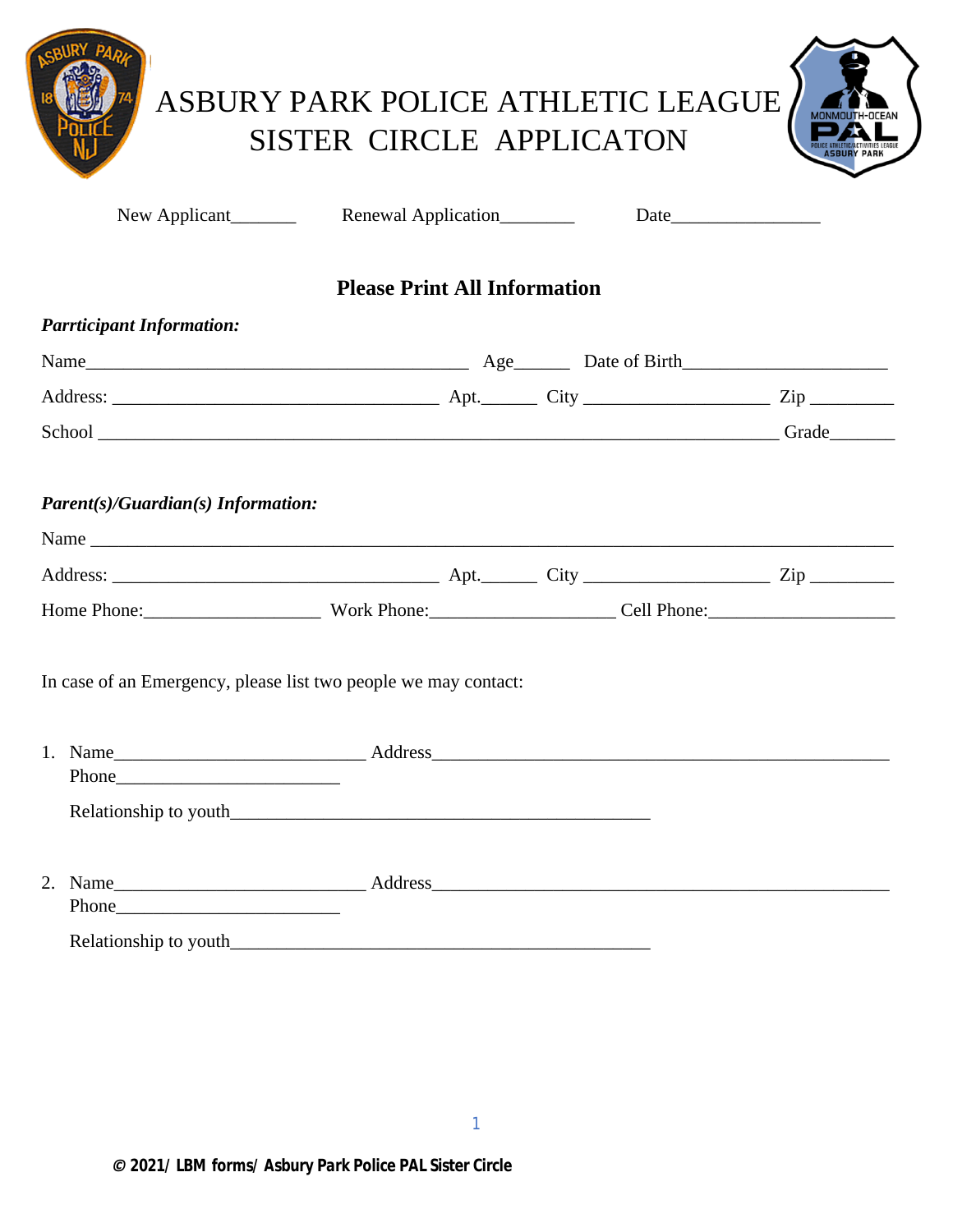#### *Medical Information*

|                                                               | The following is in case there is an unforeseen emergency and your child has to be transported to the hospital. |
|---------------------------------------------------------------|-----------------------------------------------------------------------------------------------------------------|
| Does your child have medical coverage? Yes________ No________ |                                                                                                                 |
|                                                               |                                                                                                                 |
| <b>Physician Information:</b>                                 |                                                                                                                 |
|                                                               |                                                                                                                 |
|                                                               |                                                                                                                 |
|                                                               |                                                                                                                 |
|                                                               |                                                                                                                 |
|                                                               |                                                                                                                 |

### *MEDICAL EMERGENCY CONTACT*

I consent, in the event of a medical emergency, that my child be given medical attention and if necessary medial treatment at a local healthcare agency.

 $I, \underline{\hspace{1cm}}$  (parent/guardian) of  $\underline{\hspace{1cm}}$ give my consent for medical attention and/or treatment at a local healthcare facility, in the event of a medical emergency, accident, injury, sickness, etc., under the direction of the person(s) affiliated with the Asbury Park Police Department/City of Asbury Park, until such time as I can be contacted.

I hereby assume responsibility for payment of any such treatment.

In the event that I cannot be reached, the following are designated to act on my behalf: Please contact the following Care Provider (i.e. Grandmother/Aunt/Uncle/Cousin) who is over the age of 18.

| <b>First Name</b> | Last Name |                             | Middle Initial |  |  |
|-------------------|-----------|-----------------------------|----------------|--|--|
| Address           | City      | <b>State</b>                | Zip            |  |  |
| Phone number      |           | Relationship to participant |                |  |  |
|                   |           |                             |                |  |  |

*© 2021/ LBM forms/ Asbury Park Police PAL Sister Circle*